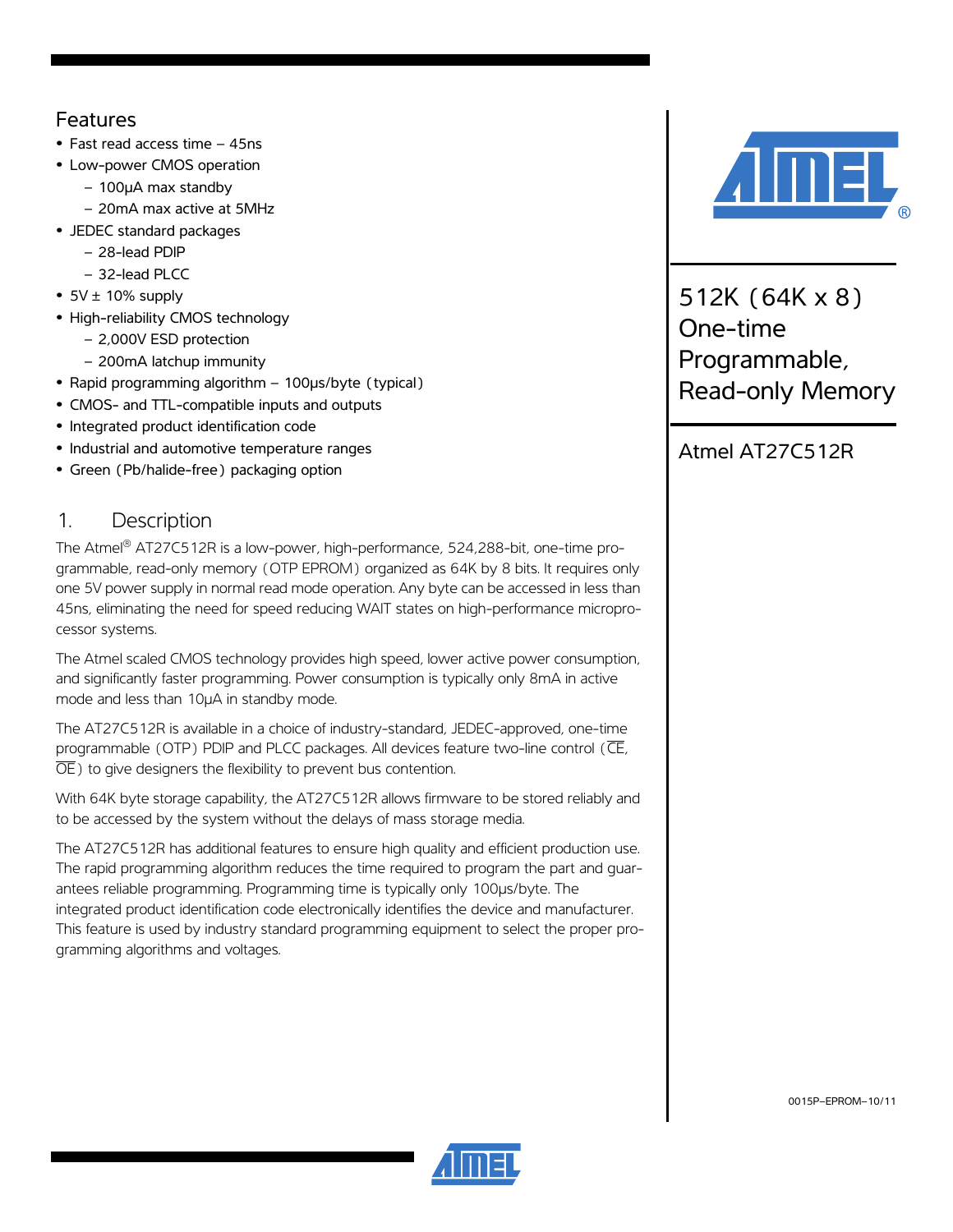

## 2. Pin configurations

| Pin name                                     | Function                      |
|----------------------------------------------|-------------------------------|
| $AO - A15$                                   | Addresses                     |
| $OO - O7$                                    | Outputs                       |
| $\overline{\overline{\mathsf{C}}\mathsf{F}}$ | Chip enable                   |
| <b>OE/VPP</b>                                | Output enable/ Program supply |
| ΝC                                           | No connect                    |



are don't connect

### 3. System considerations

Switching between active and standby conditions via the chip enable pin may produce transient voltage excursions. Unless accommodated by the system design, these transients may exceed datasheet limits, resulting in device nonconformance. At a minimum, a 0.1µF, high-frequency, low inherent inductance, ceramic capacitor should be utilized for each device. This capacitor should be connected between the  $V_{CC}$  and ground terminals of the device, as close to the device as possible. Additionally, to stabilize the supply voltage level on printed circuit boards with large EPROM arrays, a 4.7µF bulk electrolytic capacitor should be utilized, again connected between the  $V_{CC}$  and ground terminals. This capacitor should be positioned as close as possible to the point where the power supply is connected to the array.



Figure 3-1. Block diagram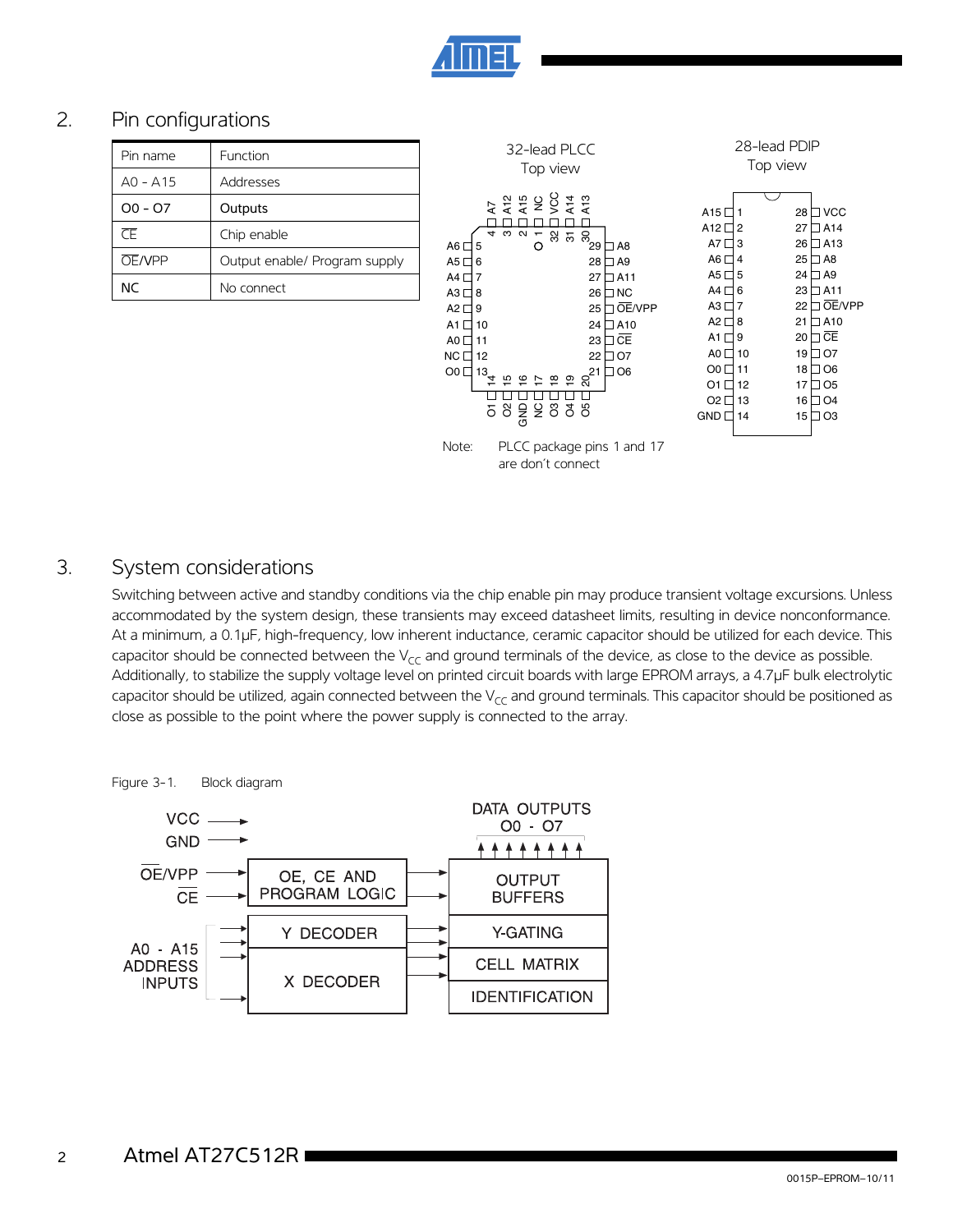### 4. Absolute maximum ratings\*

- \*NOTICE: Stresses beyond those listed under "Absolute maximum ratings" may cause permanent damage to the device. This is a stress rating only, and functional operation of the device at these or any other conditions beyond those indicated in the operational sections of this specification is not implied. Exposure to absolute maximum rating conditions for extended periods may affect device reliability.
- <span id="page-2-0"></span>Note: 1. Minimum voltage is -0.6V DC, which may undershoot to -2.0V for pulses of less than 20ns. Maximum output pin voltage is  $V_{CC}$  + 0.75V DC, which may overshoot to +7.0V for pulses of less than 20ns.

## 5. DC and AC characteristics

Table 5-1. Operating modes

| Mode/Pin                              | $\overline{\mathsf{CE}}$ | $\overline{\text{OE}}/V_{\text{pp}}$   | Ai                                                                                       | Outputs             |
|---------------------------------------|--------------------------|----------------------------------------|------------------------------------------------------------------------------------------|---------------------|
| Read                                  | $V_{IL}$                 | $\vee_{\scriptscriptstyle\mathsf{IL}}$ | Ai                                                                                       | $D_{\text{OUT}}$    |
| Output disable                        | $V_{IL}$                 | $V_{\vert H}$                          | $X^{(1)}$                                                                                | High Z              |
| Standby                               | $V_{\text{IH}}$          | $X^{(1)}$                              | Χ                                                                                        | High Z              |
| Rapid program <sup>(2)</sup>          | $V_{IL}$                 | $V_{\text{PP}}$                        | Ai                                                                                       | $D_{IN}$            |
| PGM inhibit                           | $V_{\vert H}$            | $V_{PP}$                               | $X^{(1)}$                                                                                | High Z              |
| Product identification <sup>(4)</sup> | $V_{IL}$                 | $V_{\parallel}$                        | A9 = $V_H^{(3)}$<br>$AO = V_{\text{H}}$ or $V_{\text{II}}$<br>$A1 - A15 = V_{\parallel}$ | Identification code |

<span id="page-2-4"></span><span id="page-2-2"></span><span id="page-2-1"></span>Notes: 1. X can be  $V_{II}$  or  $V_{III}$ .

2. Refer to programming characteristics.

- 3.  $V_H = 12.0 \pm 0.5V$ .
- <span id="page-2-3"></span>4. Two identifier bytes may be selected. All Ai inputs are held low  $(V_{\parallel})$ , except A9, which is set to  $V_{H'}$  and A0, which is toggled low  $(V_{II})$  to select the manufacturer's identification byte and high  $(V_{II})$  to select the device code byte.

| Table 5-2. | DC and AC operating conditions for read operation |  |  |
|------------|---------------------------------------------------|--|--|
|            |                                                   |  |  |

|                        |       | Atmel AT27C512R |               |  |  |
|------------------------|-------|-----------------|---------------|--|--|
|                        |       | $-45$           | $-70$         |  |  |
| Operating temp. (case) | Ind.  | -40°C - 85°C    | -40°C - 85°C  |  |  |
|                        | Auto. |                 | -40°C - 125°C |  |  |
| $V_{CC}$ supply        |       | $5V \pm 10\%$   | $5V \pm 10\%$ |  |  |

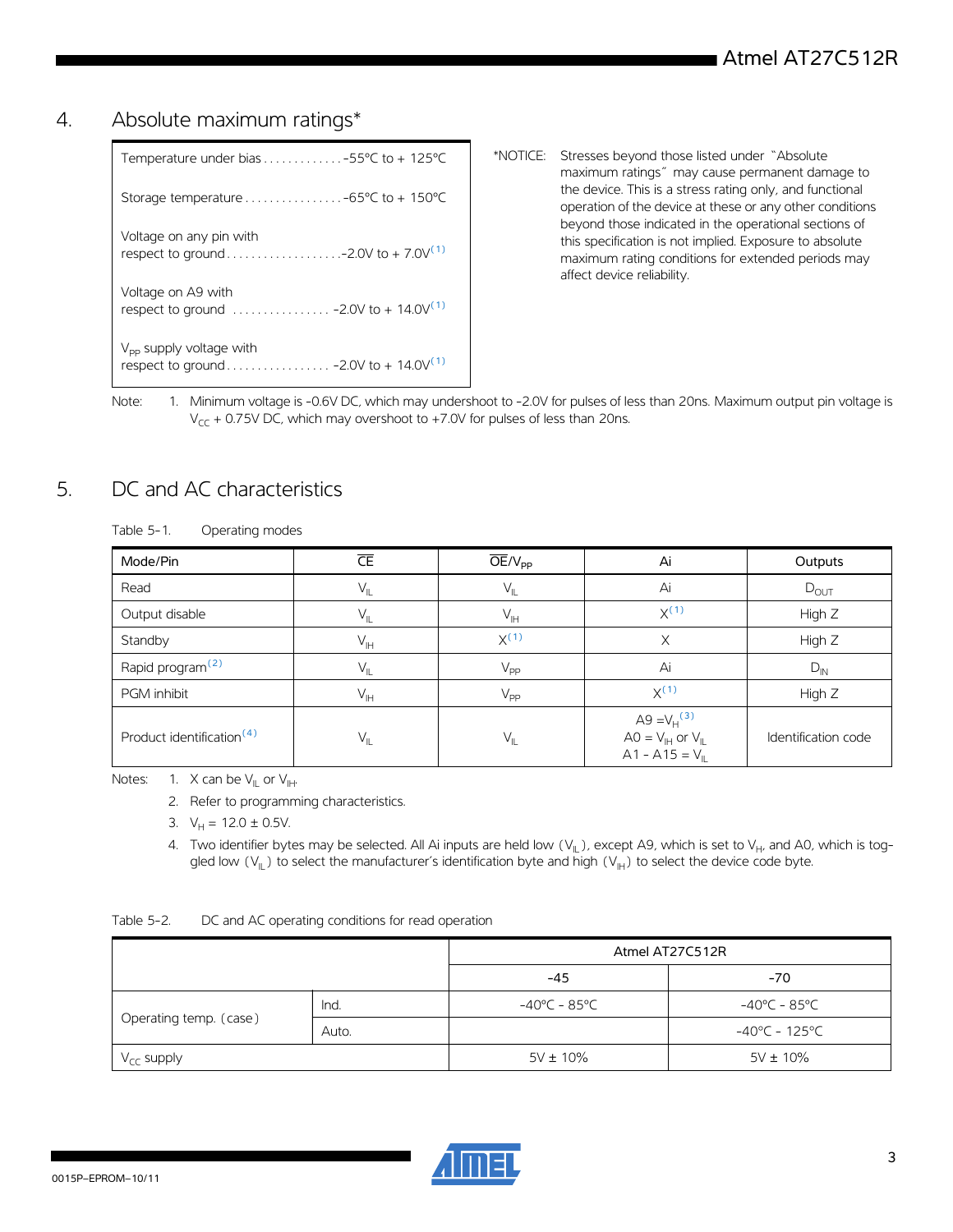

| Symbol          | Parameter                               | Condition                                                 |       | Min    | Max            | <b>Units</b> |
|-----------------|-----------------------------------------|-----------------------------------------------------------|-------|--------|----------------|--------------|
|                 |                                         |                                                           | Ind.  |        | ±1             | μA           |
| 41              | Input load current                      | $V_{IN}$ = 0V to $V_{CC}$                                 | Auto. |        | ±5             | μA           |
|                 |                                         |                                                           | Ind.  |        | ±5             | μA           |
| <sup>I</sup> LO | Output leakage current                  | $V_{OUT}$ = 0V to $V_{CC}$                                | Auto. |        | ±10            | μA           |
|                 |                                         | $I_{SP1}$ (CMOS), $\overline{CE} = V_{CC} + 0.3V$         |       |        | 100            | μA           |
| $I_{SB}$        | $V_{cc}$ <sup>(1)</sup> standby current | $I_{SP2}$ (TTL), $\overline{CE}$ = 2.0 to $V_{CC}$ + 0.5V |       |        | 1              | mA           |
| $I_{CC}$        | $V_{\text{CC}}$ active current          | $f = 5MHz$ , $I_{OUT} = 0mA$ , $\overline{CE} = V_{II}$   |       |        | 20             | mA           |
| $V_{\parallel}$ | Input low voltage                       |                                                           |       | $-0.6$ | 0.8            | $\vee$       |
| $V_{\text{IH}}$ | Input high voltage                      |                                                           |       | 2.0    | $V_{cc}$ + 0.5 | $\vee$       |
| $V_{OL}$        | Output low voltage                      | $I_{\Omega} = 2.1 \text{mA}$                              |       |        | 0.4            | $\vee$       |
| $V_{OH}$        | Output high voltage                     | $I_{OH} = -400 \mu A$                                     |       | 2.4    |                | $\vee$       |

Table 5-3. DC and operating characteristics for read operation

<span id="page-3-0"></span>Note: 1.  $V_{CC}$  must be applied simultaneously with or before  $\overline{OE}/V_{PP}$ , and removed simultaneously with or after  $\overline{OE}/V_{PP}$ .

Table 5-4. AC characteristics for read operation

|                          |                                                                                                 |                                                                                                       | Atmel AT27C512R |     |       |     |       |
|--------------------------|-------------------------------------------------------------------------------------------------|-------------------------------------------------------------------------------------------------------|-----------------|-----|-------|-----|-------|
|                          |                                                                                                 |                                                                                                       | $-45$           |     | $-70$ |     |       |
| Symbol                   | Parameter                                                                                       | Condition                                                                                             | Min             | Max | Min   | Max | Units |
| $t_{ACC}$ <sup>(1)</sup> | Address to output delay                                                                         | $\overline{\mathsf{CE}} = \overline{\mathsf{OE}}/\mathsf{V}_{\mathsf{PP}} = \mathsf{V}_{\mathsf{IL}}$ |                 | 45  |       | 70  | ns    |
| $t_{CE}$ <sup>(1)</sup>  | $\overline{\mathsf{CE}}$ to output delay                                                        | $\overline{OE}/V_{\text{pp}} = V_{\parallel}$                                                         |                 | 45  |       | 70  | ns    |
| $t_{OE}$ <sup>(1)</sup>  | $\overline{OE}/V_{\text{pp}}$ to output delay                                                   | $\overline{CE} = V_{\parallel}$                                                                       |                 | 20  |       | 30  | ns    |
| $t_{DF}$ <sup>(1)</sup>  | $\overline{OE}/V_{\text{pp}}$ or $\overline{CE}$ high to output float, whichever occurred first |                                                                                                       |                 | 20  |       | 25  | ns    |
| $t_{\text{OH}}$          | Output hold from address, CE or OE/V <sub>pp</sub> , whichever occurred first                   |                                                                                                       | 7               |     |       |     | ns    |

<span id="page-3-1"></span>Note: 1. See AC waveforms for read operation.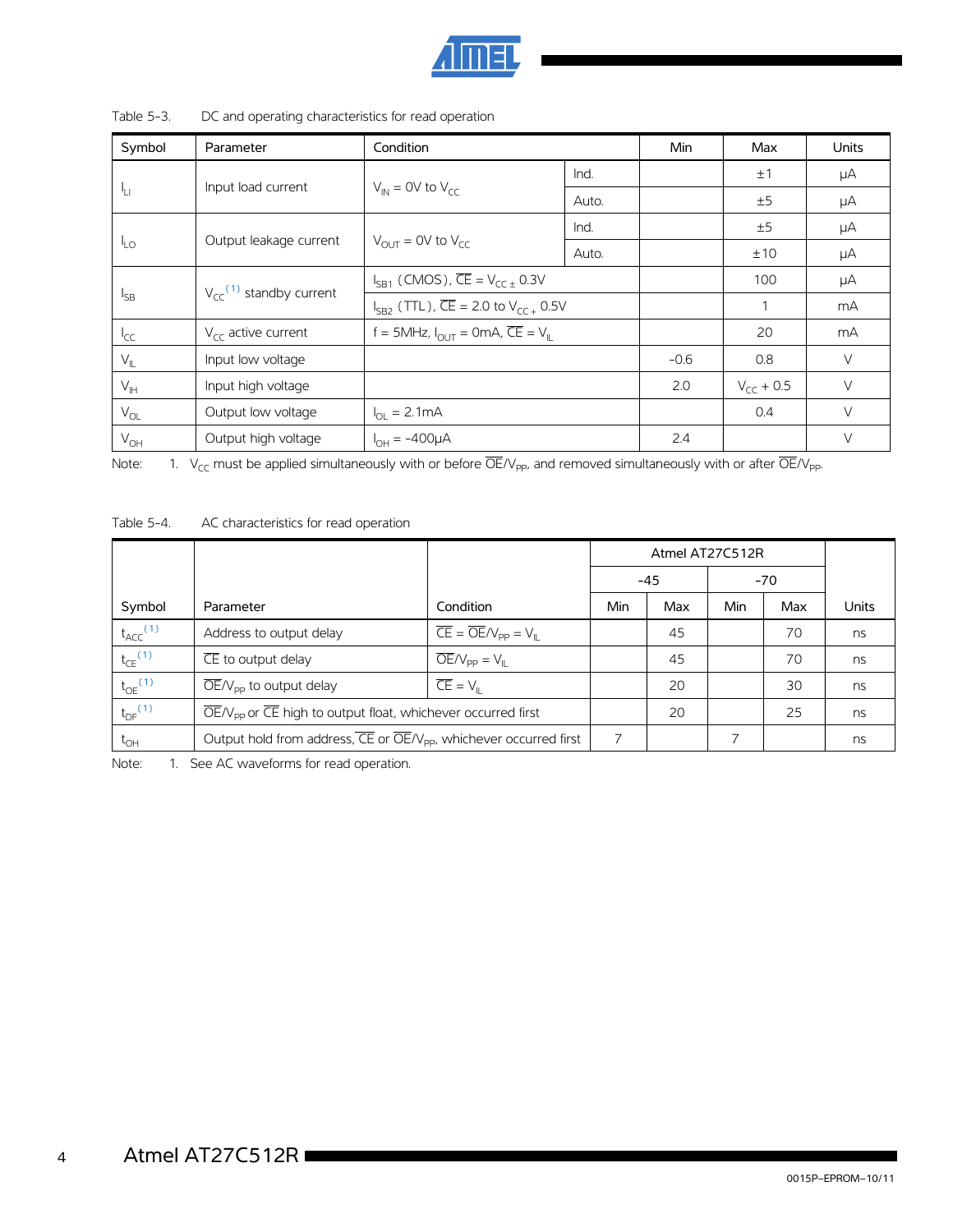Figure 5-1. AC waveforms for read operation $<sup>(1)</sup>$  $<sup>(1)</sup>$  $<sup>(1)</sup>$ </sup>



- <span id="page-4-0"></span>Notes: 1. Timing measurement reference level is 1.5V for -45 devices. Input AC drive levels are V<sub>IL</sub> = 0.0V and V<sub>IH</sub> = 3.0V. Timing measurement reference levels for all other speed grades are  $V_{\rm OL}$  = 0.8V and  $V_{\rm OH}$  = 2.0V. Input AC drive levels are  $V_{\parallel} = 0.45V$  and  $V_{\parallel} = 2.4V$ .
	- 2.  $\overline{OE}/V_{PP}$  may be delayed up to t<sub>CE</sub> t<sub>OE</sub> after the falling edge of  $\overline{CE}$  without impact on t<sub>CE</sub>.
	- 3.  $\overline{OE}/V_{PP}$  may be delayed up to  $t_{ACC}$   $t_{OE}$  after the address is valid without impact on  $t_{ACC}$ .
	- 4. This parameter is only sampled, and is not 100% tested.
	- 5. Output float is defined as the point when data is no longer driven.

Figure 5-2. Input test waveforms and measurement levels

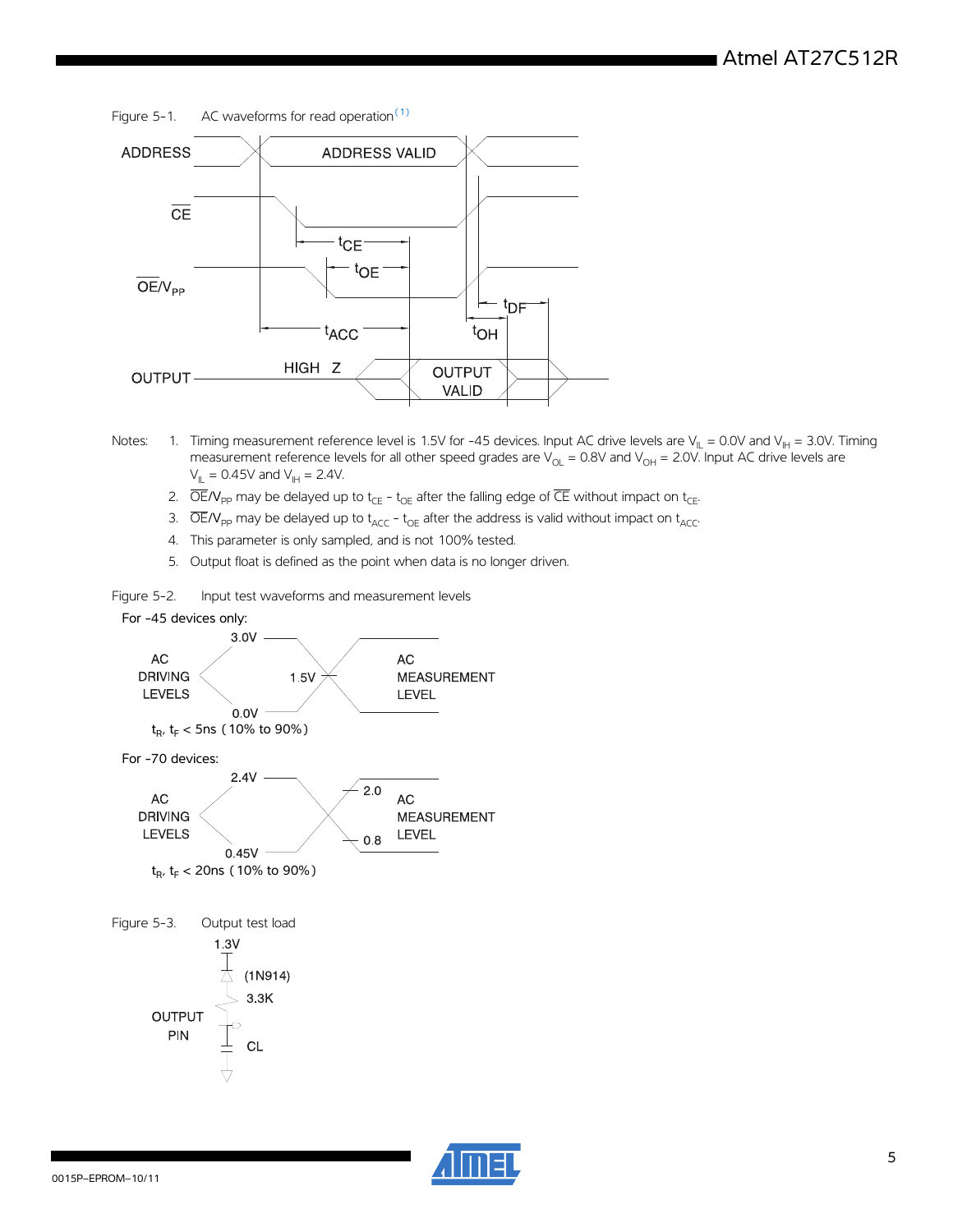

Note: 1.  $C_L = 100pF$  including jig capacitance, except for the -45 devices, where  $C_L = 30pF$ .

Table 5-5. Pin capacitance

f = 1MHz,  $T = 25^{\circ}C^{(1)}$ 

| Symbol    | Typ | Max | Units | Conditions                   |
|-----------|-----|-----|-------|------------------------------|
| $\sim$ IN |     |     | D۲    | $= 0V$<br>∕ IN               |
| LOUT      |     | $-$ | рF    | $V_{\text{OUT}} = \text{OV}$ |

<span id="page-5-0"></span>Note: 1. Typical values for nominal supply voltage. This parameter is only sampled, and is not 100% tested.

Figure 5-4. Programming Waveforms<sup>[\(1\)](#page-5-1)</sup>



<span id="page-5-1"></span>

2.  $t_{OE}$  and  $t_{DFP}$  are characteristics of the device, but must be accommodated by the programmer.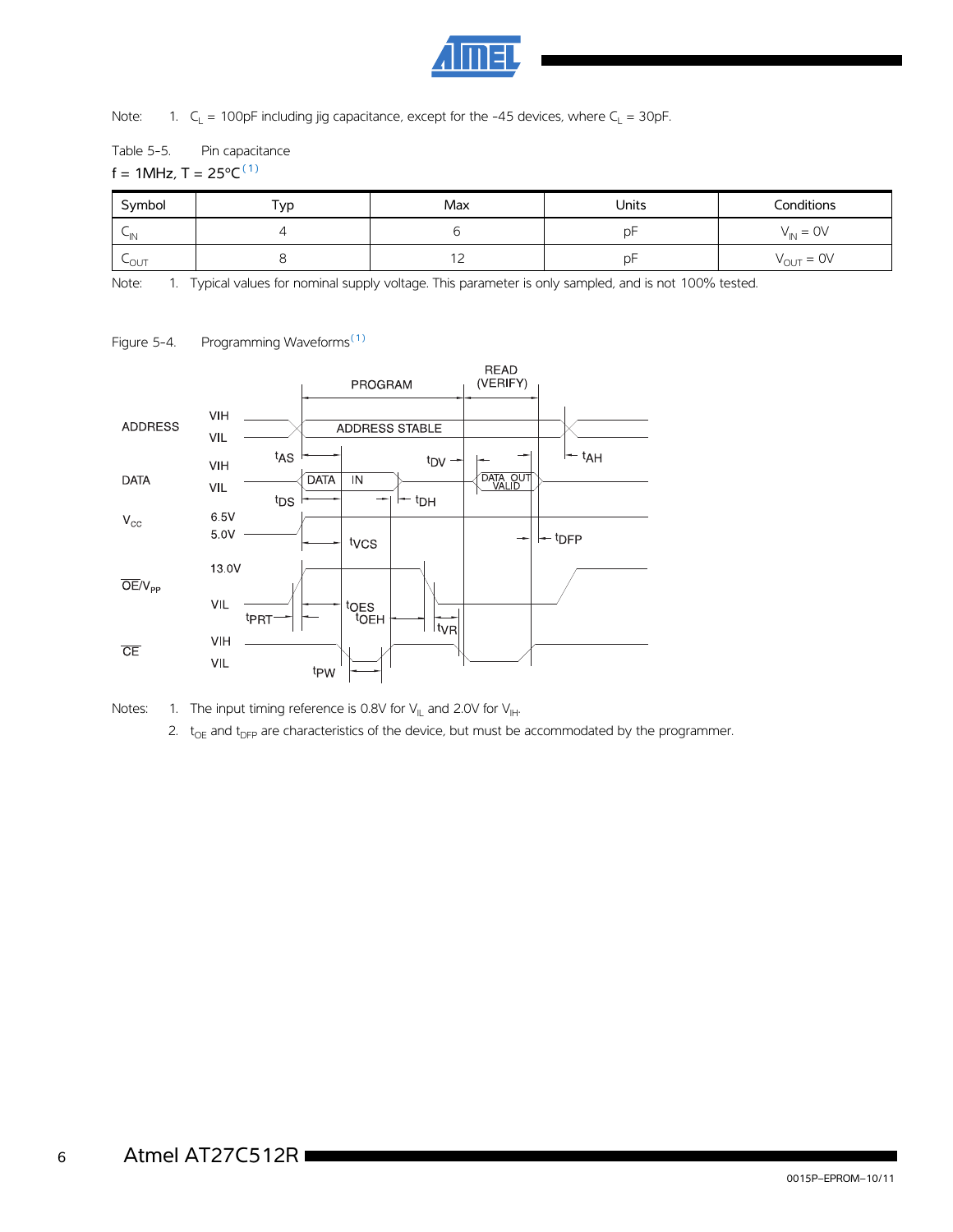Table 5-6. DC programming characteristics

 $T_A = 25 \pm 5^{\circ}$ C, V<sub>CC</sub> = 6.5 ± 0.25V,  $\overline{OE}/V_{pp} = 13.0 \pm 0.25 V$ 

|                              |                                                     |                                 | Limits |              |        |
|------------------------------|-----------------------------------------------------|---------------------------------|--------|--------------|--------|
| Symbol                       | Parameter                                           | Test conditions                 | Min    | Max          | Units  |
| ŀц                           | Input load current                                  | $V_{IN} = V_{IL}V_{IH}$         |        | ±10          | μA     |
| $V_{IL}$                     | Input low level                                     |                                 | $-0.6$ | 0.8          | V      |
| $V_{\text{IH}}$              | Input high level                                    |                                 | 2.0    | $V_{CC}$ + 1 | $\vee$ |
| $\mathsf{V}_{\mathsf{OL}}$   | Output low voltage                                  | $I_{OL} = 2.1mA$                |        | 0.4          | V      |
| $V_{OH}$                     | Output high voltage                                 | $I_{OH} = -400 \mu A$           | 2.4    |              | $\vee$ |
| <sup>I</sup> CC <sub>2</sub> | $V_{\text{CC}}$ supply current (program and verify) |                                 |        | 25           | mA     |
| $I_{PP2}$                    | $\overline{\text{OE}}/V_{\text{pp}}$ current        | $\overline{CE} = V_{\parallel}$ |        | 25           | mA     |
| $V_{ID}$                     | A9 product identification voltage                   |                                 | 11.5   | 12.5         | V      |

Table 5-7. AC programming characteristics

 $T_A = 25 \pm 5^{\circ}$ C, V<sub>CC</sub> = 6.5  $\pm$  0.25V,  $\overline{OE}/V_{pp} = 13.0 \pm 0.25V$ 

|                  |                                                                     |                                                                     | Limits     |     |              |
|------------------|---------------------------------------------------------------------|---------------------------------------------------------------------|------------|-----|--------------|
| Symbol           | Parameter                                                           | Test conditions <sup>(1)</sup>                                      | <b>Min</b> | Max | <b>Units</b> |
| $t_{AS}$         | Address setup time                                                  |                                                                     | 2          |     | μs           |
| $t_{OES}$        | $OE/V_{\text{pp}}$ setup time                                       |                                                                     | 2          |     | μs           |
| $t_{\text{OEH}}$ | $\overline{OE}/V_{\text{pp}}$ hold time                             | Input rise and fall times                                           | 2          |     | μs           |
| $t_{DS}$         | Data setup time                                                     | (10% to 90%) 20ns                                                   | 2          |     | μs           |
| $t_{AH}$         | Address hold time                                                   | Input pulse levels<br>0.45V to 2.4V<br>Input timing reference level | $\circ$    |     | μs           |
| $t_{DH}$         | Data hold time                                                      |                                                                     | 2          |     | μs           |
| $t_{\text{DFP}}$ | $\overline{\text{CE}}$ high to output float delay <sup>(2)</sup>    |                                                                     | $\circ$    | 130 | ns           |
| $t_{VCS}$        | $V_{\text{CC}}$ setup time                                          | 0.8V to 2.0V                                                        | 2          |     | μs           |
| $t_{\text{PW}}$  | $\overline{\text{CE}}$ program pulse width <sup>(3)</sup>           | Output timing reference level<br>0.8V to 2.0V                       | 95         | 105 | <b>LIS</b>   |
| $t_{DV}$         | Data valid from $\overline{\text{CE}}^{(2)}$                        |                                                                     |            | 1   | μs           |
| $t_{VR}$         | $\overline{\text{OE}}/V_{\text{pp}}$ recovery time                  |                                                                     | 2          |     | μs           |
| $t_{PRT}$        | $\overline{OE}/V_{\text{pp}}$ pulse rise time during<br>programming |                                                                     | 50         |     | ns           |

<span id="page-6-1"></span><span id="page-6-0"></span>Notes: 1.  $V_{CC}$  must be applied simultaneously with or before  $\overline{OE}/V_{PP}$  and removed simultaneously with or after  $\overline{OE}/V_{PP}$ .

2. This parameter is only sampled, and is not 100% tested. Output float is defined as the point where data is no longer driven. See timing diagram.

3. Program pulse width tolerance is  $100$ µsec  $\pm$  5%.

<span id="page-6-2"></span>

| Table 5-8. | The Atmel AT27C512R integrated product identification code |  |  |
|------------|------------------------------------------------------------|--|--|
|            |                                                            |  |  |

|              | Pins           |    |                |                |                |                |                |                |                |           |
|--------------|----------------|----|----------------|----------------|----------------|----------------|----------------|----------------|----------------|-----------|
| Codes        | A <sub>0</sub> | O7 | O <sub>6</sub> | O <sub>5</sub> | O <sub>4</sub> | O <sub>3</sub> | O <sub>2</sub> | O <sub>1</sub> | O <sub>O</sub> | Hex data  |
| Manufacturer |                |    |                |                |                |                |                |                |                |           |
| Device type  |                |    |                |                | 0              |                |                |                |                | <b>OD</b> |

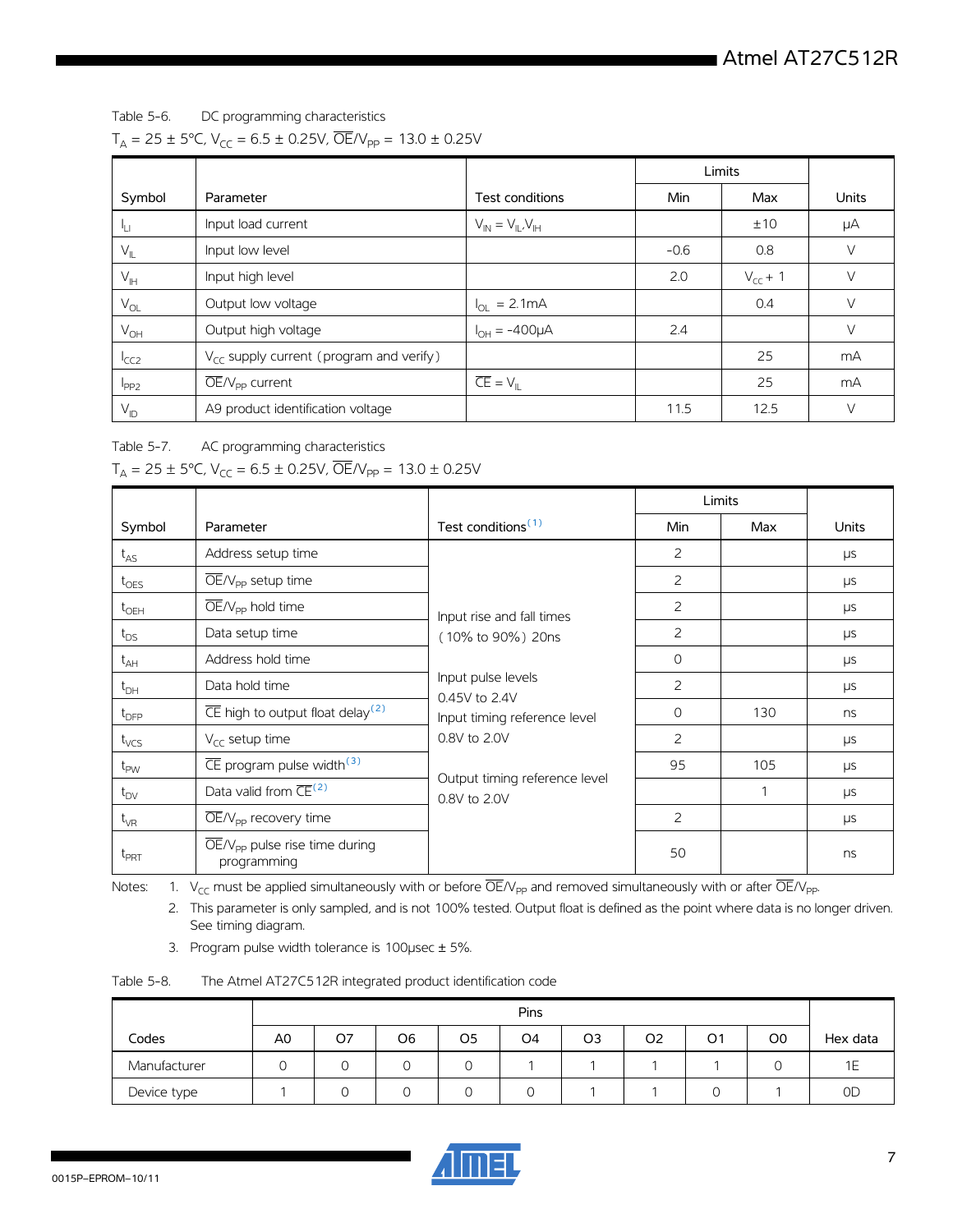

## 6. Rapidprogramming algorithm

A 100 $\mu$ s CE pulse width is used to program. The address is set to the first location. V<sub>CC</sub> is raised to 6.5V and OE/V<sub>pp</sub> is raised to 13.0V. Each address is first programmed with one 100us CE pulse without verification. Then a verification/reprogramming loop is executed for each address. In the event a byte fails to pass verification, up to 10 successive 100µs pulses are applied with a verification after each pulse. If the byte fails to verify after 10 pulses have been applied, the part is considered failed. After the byte verifies properly, the next address is selected until all have been checked.  $\overline{OE}/V_{\text{PP}}$  is then lowered to  $V_{\text{IL}}$  and  $V_{\text{CC}}$  to 5.0V. All bytes are read again and compared with the original data to determine if the device passes or fails.

Figure 6-1. Rapid programming algorithm

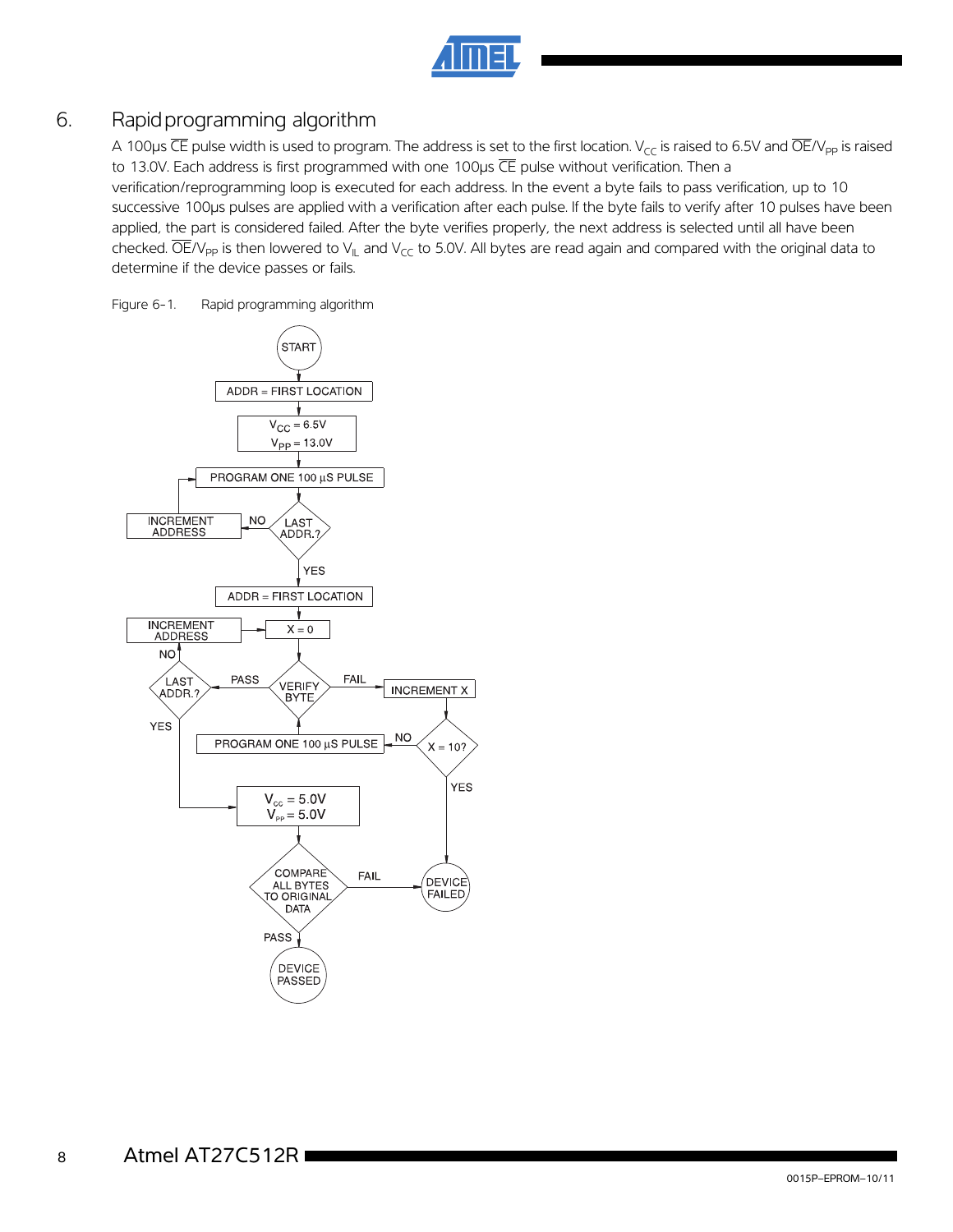# 7. Ordering information

# Green package (Pb/halide-free)

| $\mathsf{t}_{\mathsf{ACC}}$ | $I_{cc}$ (mA) |         |                     |                  |             |                 |
|-----------------------------|---------------|---------|---------------------|------------------|-------------|-----------------|
| (ns)                        | Active        | Standby | Atmel ordering code | Package          | Lead finish | Operation range |
| 45                          | 20            | 0.1     | AT27C512R-45JU      | 321              | Matte tin   | Industrial      |
|                             |               |         | AT27C512R-45PU      | 28P <sub>6</sub> | Matte tin   | (-40°C to 85°C) |
| 70                          | 20            | 0.1     | AT27C512R-70JU      | 32J              | Matte tin   | Industrial      |
|                             |               |         | AT27C512R-70PU      | 28P <sub>6</sub> | Matte tin   | (−40°C to 85°C) |

| Package type |                                                           |  |  |  |  |
|--------------|-----------------------------------------------------------|--|--|--|--|
| - 32J        | 32-lead, plastic, J-leaded chip carrier (PLCC)            |  |  |  |  |
| 28P6         | 28-lead, 0.600" wide, plastic, dual inline package (PDIP) |  |  |  |  |

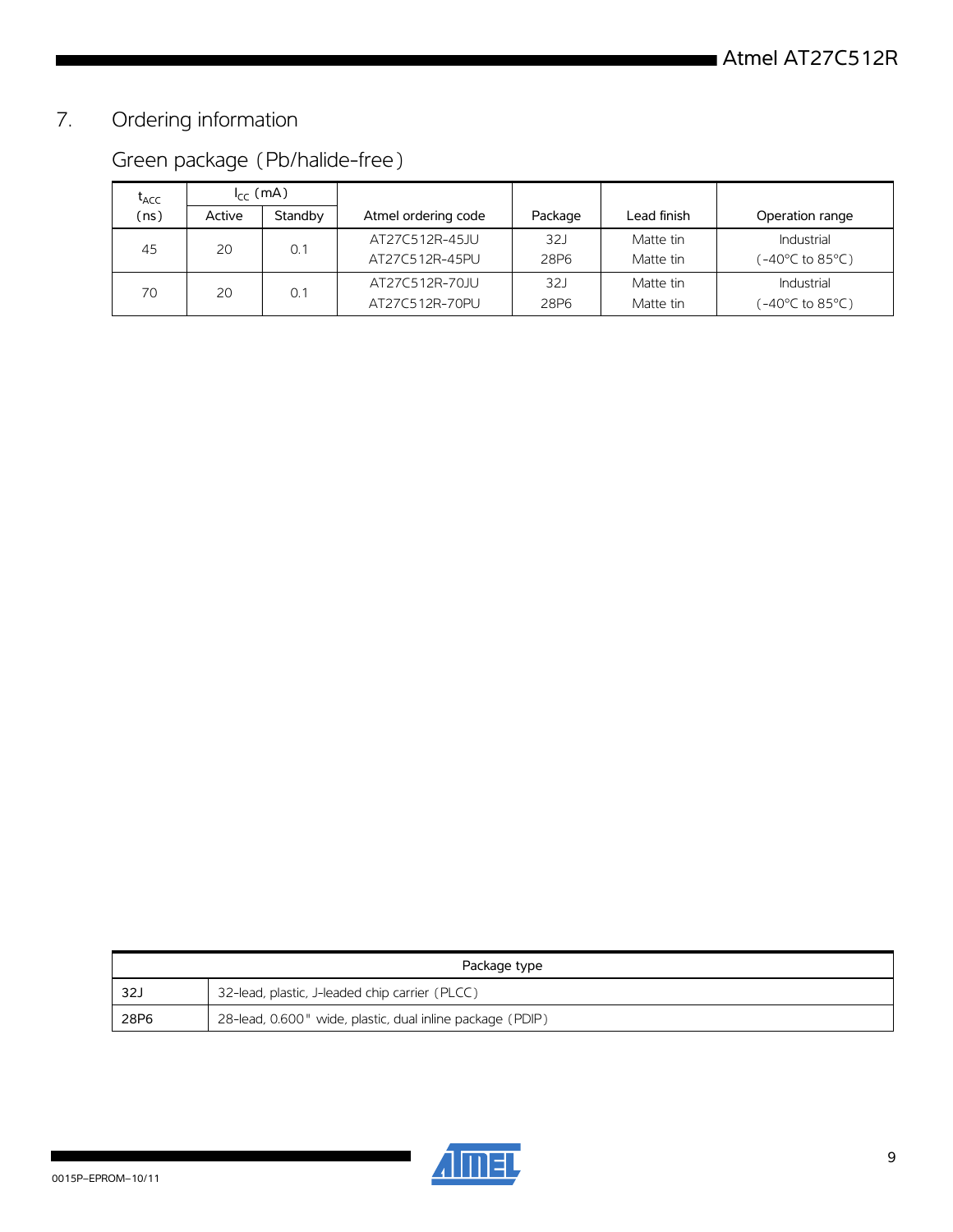

## 8. Packaging information

## 32J – PLCC

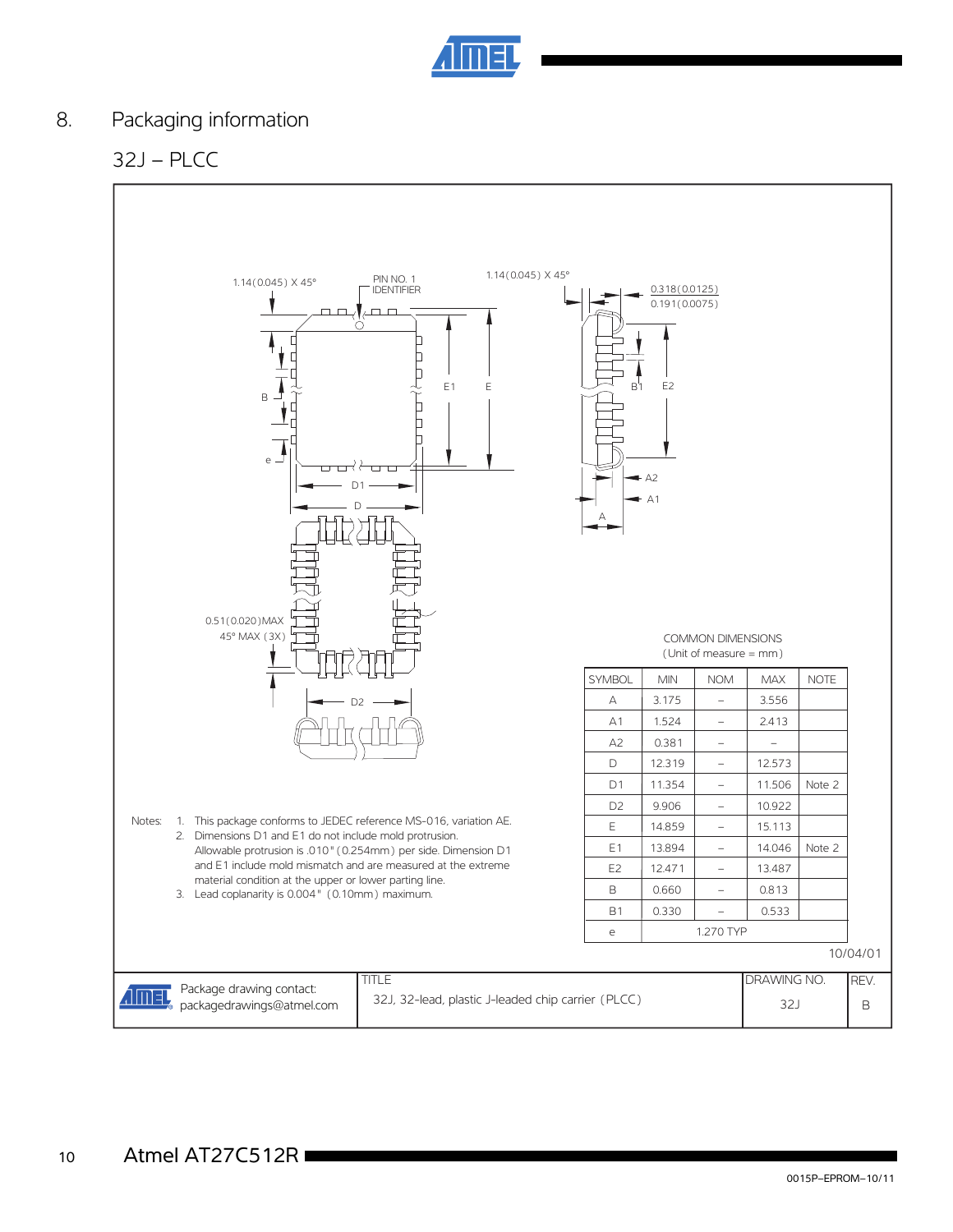### 28P6 – PDIP



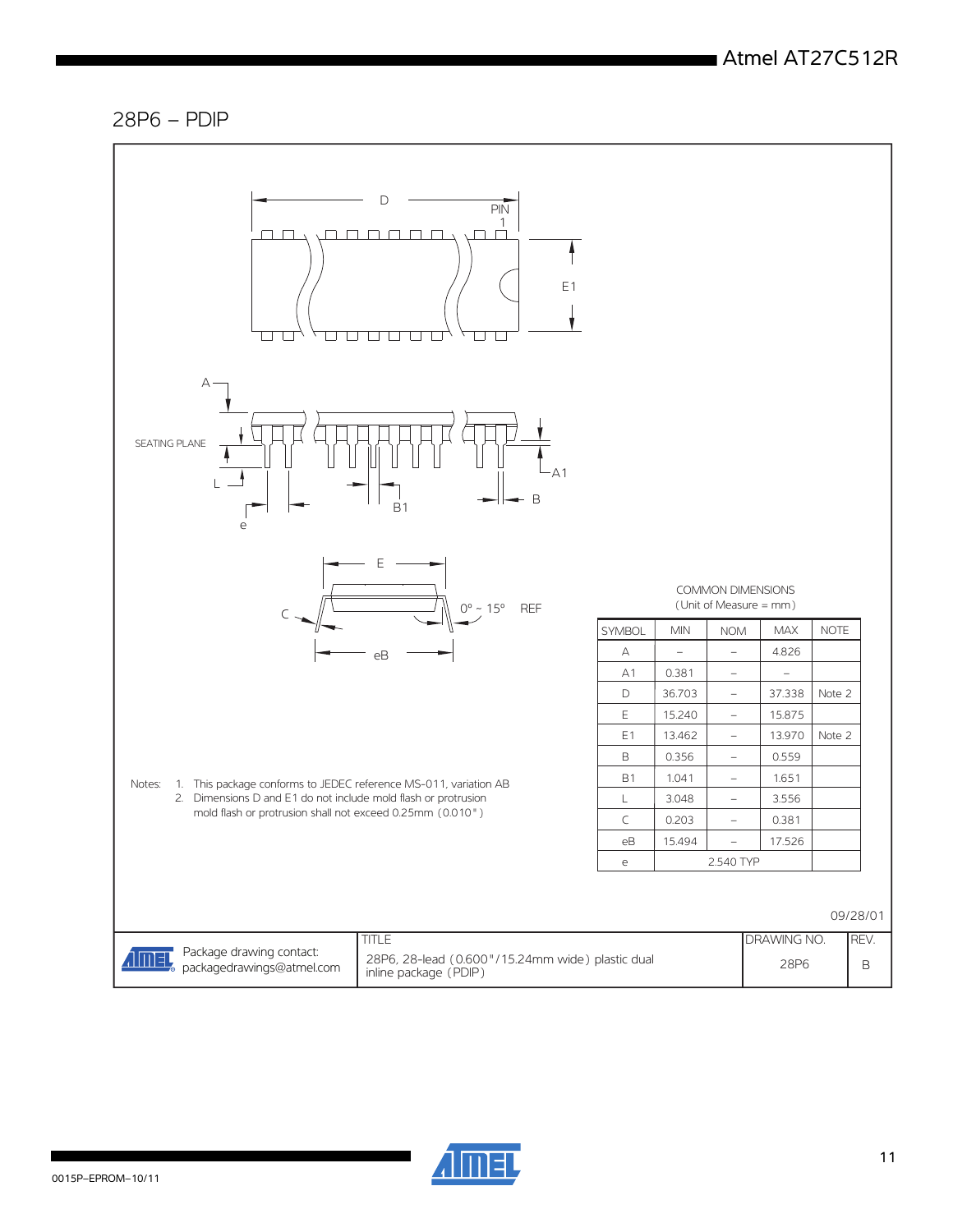

# 9. Revision history

| Doc. rev. | Date    | Comments                                                                 |  |
|-----------|---------|--------------------------------------------------------------------------|--|
| 0015Q     | 10/2011 | Correct pinout note                                                      |  |
| 0015P     | 04/2011 | Remove TSOP and SOIC packages<br>Add lead finish to ordering information |  |
| 00150     | 12/2007 |                                                                          |  |